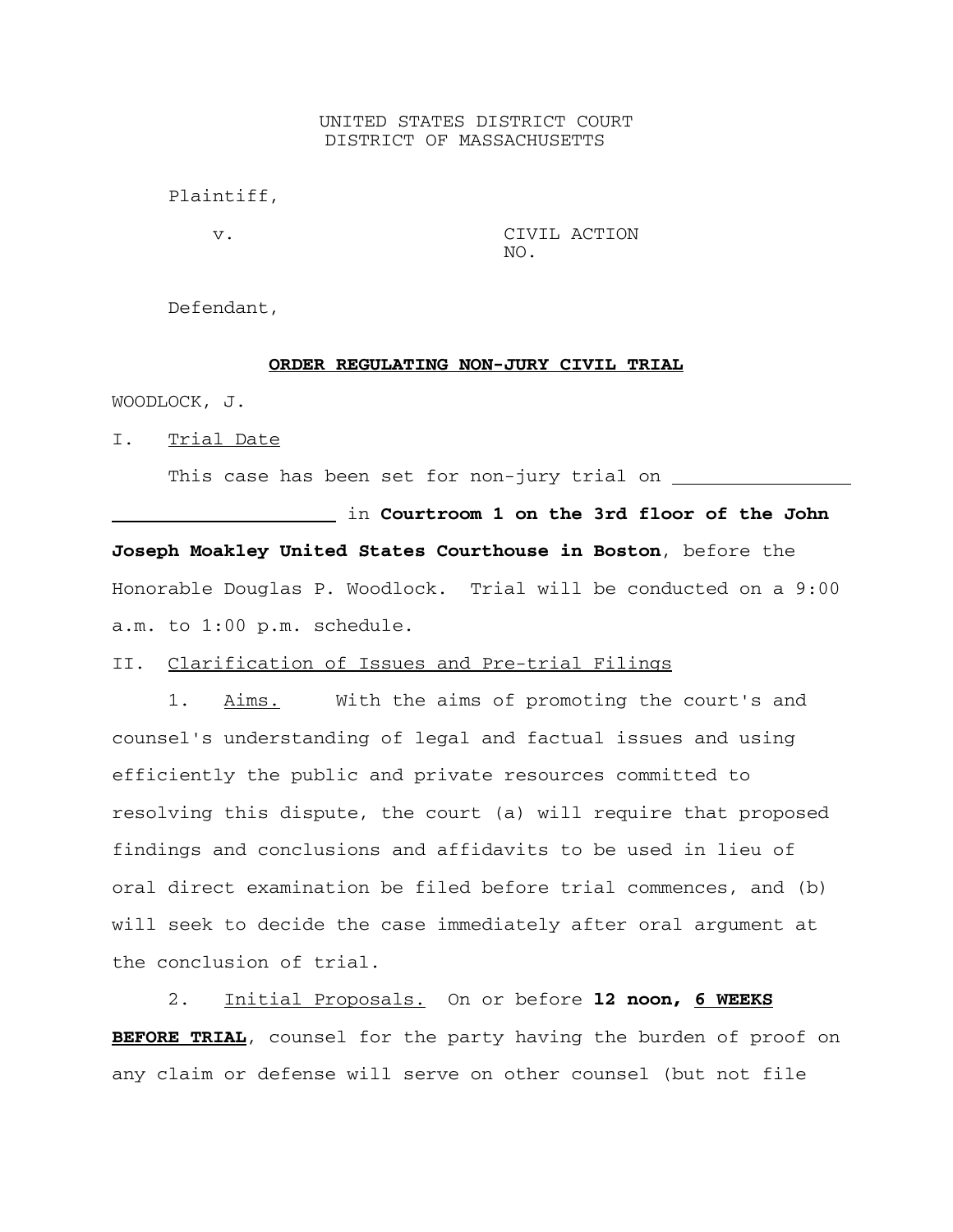with the clerk) three copies of Proposed Findings of Fact and Conclusions of Law. The statement will list each finding and each conclusion in a separate numbered paragraph. Counsel are encouraged to be concise and to propose only the findings and conclusions that are essential to a claim or defense under the legal theory or theories advanced.

3. Marked Response and Additional Proposals.

a. On or before **l2 noon, 4 WEEKS BEFORE TRIAL**, counsel receiving Proposed Findings and Conclusions pursuant to paragraph 2 will file with the clerk and serve on other counsel a copy of the Proposed Findings and Conclusions, marked as follows:

- (1) Only those parts of the proposed findings the accuracy of which is genuinely in dispute and only those parts of the conclusions of law that are contested will be underlined.
- (2) Portions of the proposed findings the admissibility of which is contested will be bracketed.
- (3) On the margin of the first page will be typed or written the name of the party on whose behalf the Marked Response is filed, followed by the signature of counsel in accordance with Fed. R. Civ. P. 11.

b. Counsel receiving Proposed Findings and Conclusions pursuant to paragraph II.2., although not required to do so, may also at the time specified in paragraph II.3.a. above, serve on other counsel three copies of Proposed Additional or Substitute Findings and Conclusions.

c. Counsel receiving Proposed Additional or Substitute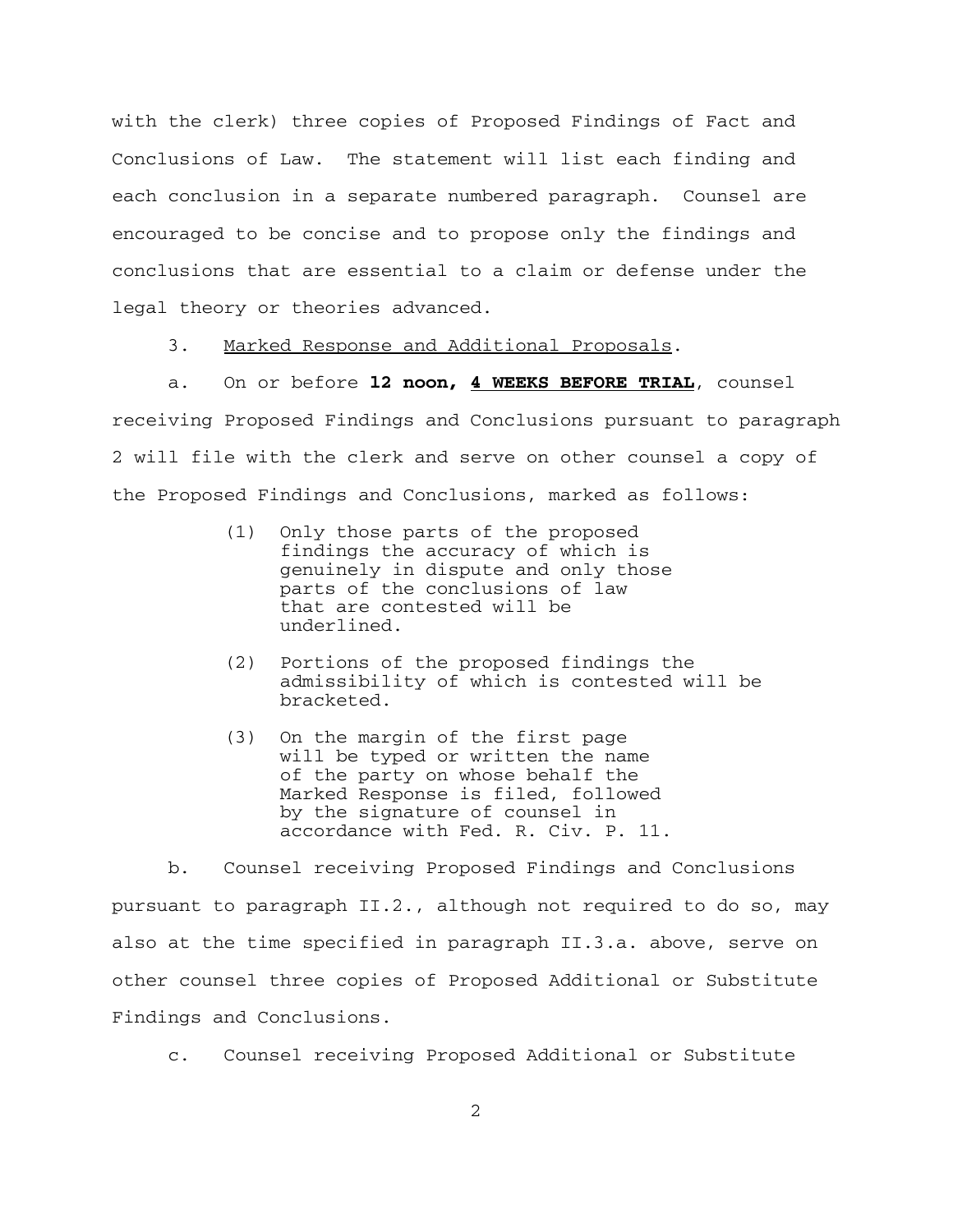Findings and Conclusions shall, on or before **l2 noon, 2 WEEKS BEFORE TRIAL,** file with the clerk and serve on other counsel a Marked response to the Proposed Additional or Substitute Findings and Conclusions.

4. Lists of Witnesses, Depositions and Exhibits. Not later than **l2 noon, 4 WEEKS BEFORE TRIAL**, each party shall file the following:

- a. A list of all prospective witnesses, together with the affidavits of each witness whose direct testimony is to be received by affidavit.
- b. A list of depositions to be used at trial as part of the party's case in chief, identifying pages or portions to be used. Depositions (or parts thereof) to be used only for impeachment or in crossexamination need not be listed.
- c. A list of exhibits to be introduced without objection, identified by a single sequence of numbers, regardless of which party is the proponent of an exhibit. Unless otherwise ordered, plaintiff's exhibits shall commence with exhibit 1 and defendant's exhibits with Exhibit 50l. (Consultation among counsel shall have occurred well in advance of the filing date to determine whether objections will be made to proffered exhibits.)
- d. A list of marked items to be offered at trial, as to which an opposing party has reserved the right to object, *identified by a* sequence of capital letters and the party designation (e.g., PL's A, B, C ...;  $D'S A, \overline{B, C \ldots}$ . A party reserving the right to object must file in writing, on the date stated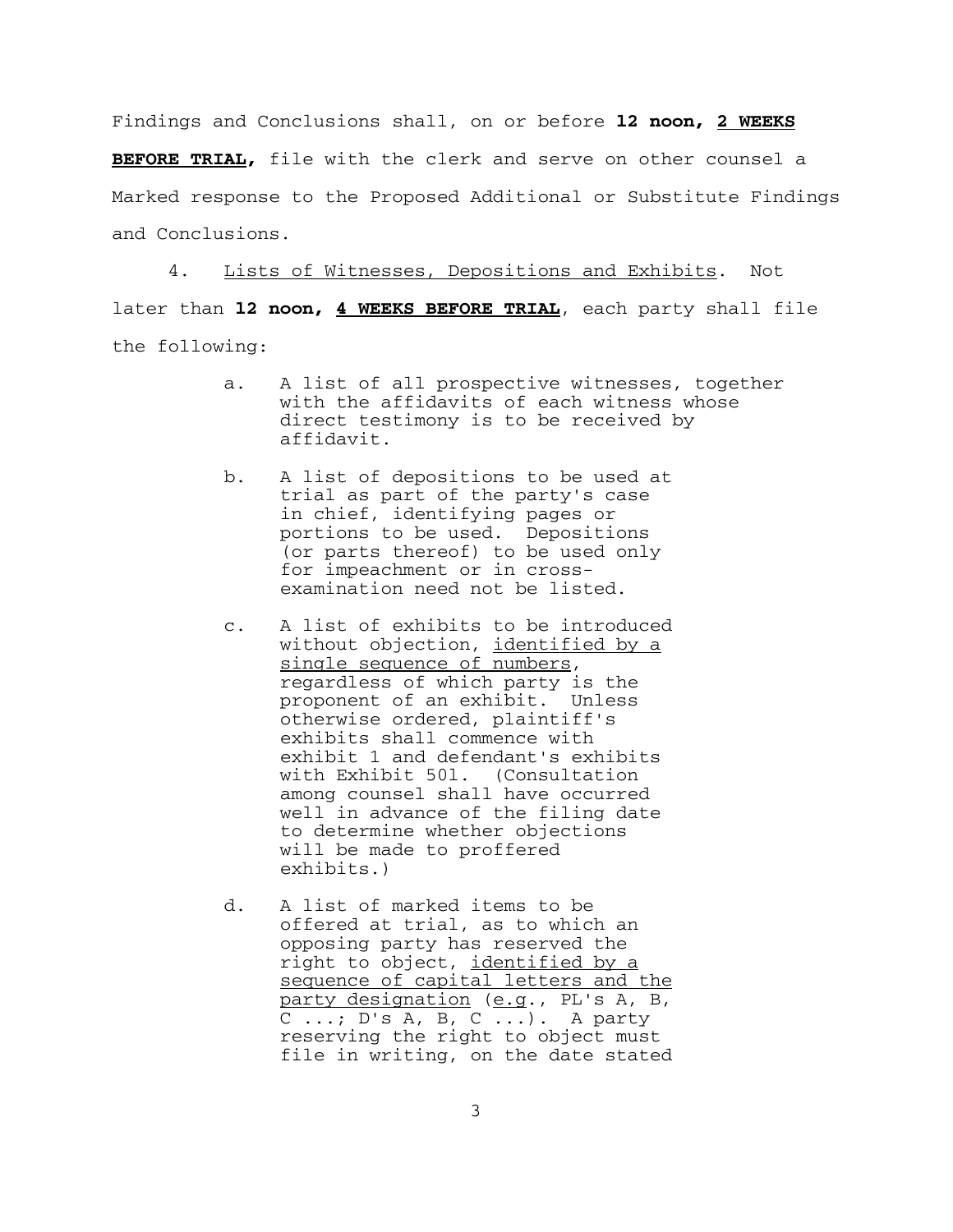above in this paragraph, a statement of the grounds of objection.

5. Notice of Intent to Cross-Examine. Not later than **l2 noon, 2 WEEKS BEFORE TRIAL**, counsel who wishes to cross-examine any witness whose direct testimony is to be received by affidavit shall give written notice to opposing counsel identifying the witness(es) to be cross-examined.

6. Trial Memorandum. Not later than **12 noon, 2 WEEKS BEFORE TRIAL**, counsel shall file with the Court and serve upon opposing counsel a final trial memorandum setting forth in no less than 10 and no more than 20 pages a narrative statement referenced to the previously filed proposed findings and conclusions.

III. Procedure at Trial

1. Use of Proposed Findings. All parts of proposed findings neither underlined nor bracketed on the copy filed with the clerk before the trial begins will be received in evidence at the beginning of trial as uncontested. No other proof on uncontested matters will be required or accepted. Objections to the admissibility of bracketed, non-underlined parts of the proposed findings will be heard when such parts are offered, unless otherwise ordered. When the relevance or materiality of evidence offered at the trial is questioned, counsel offering the evidence shall be prepared to identify for the court the contested fact issue to which the offered evidence is relevant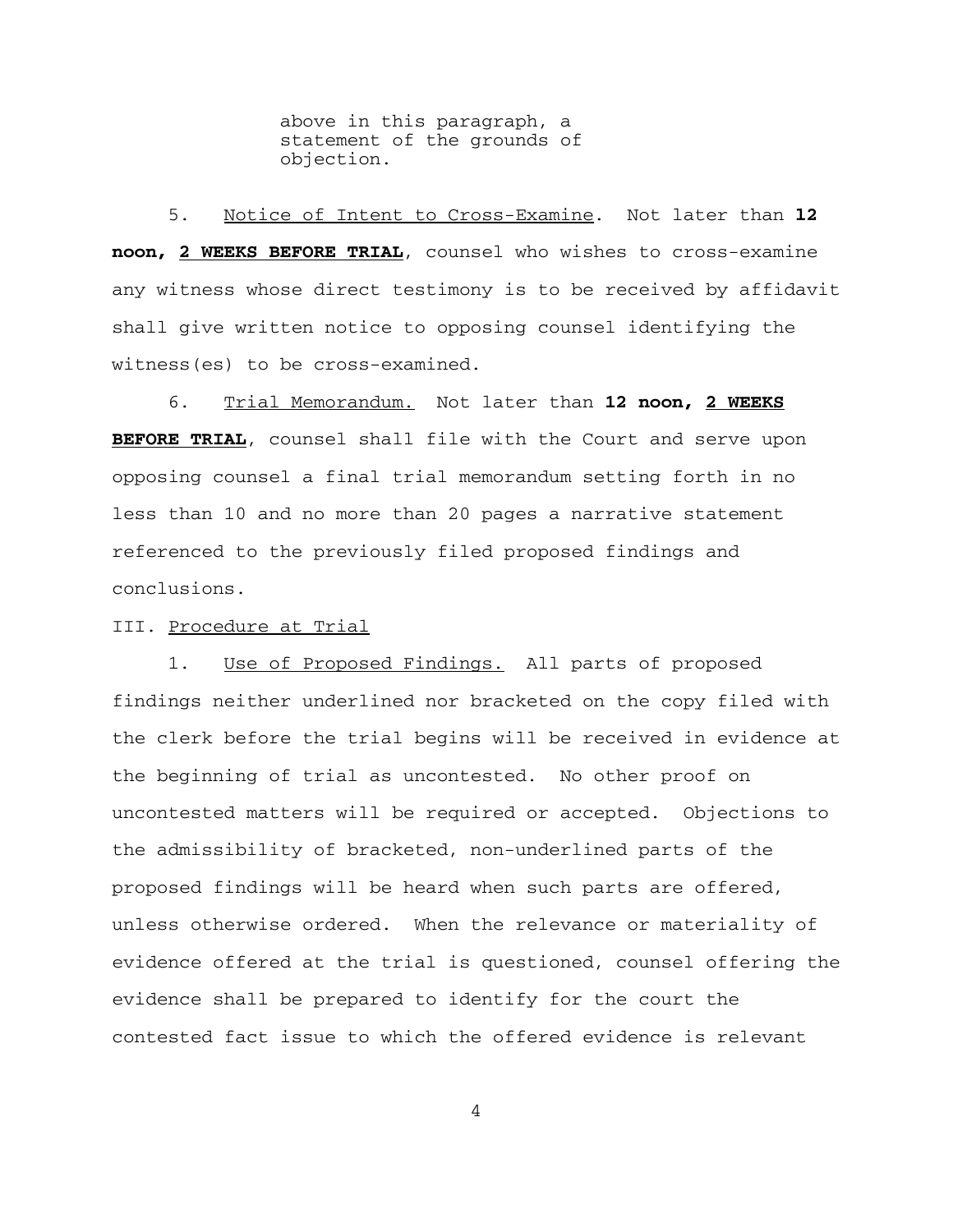and material.

2. Testimony. Except as provided in paragraph III.2.d. below, all direct examination of witnesses at trial shall be presented by affidavit.

a. An affidavit of a witness, constituting the direct examination, must be in admissible form. That is, each statement in the affidavit must be in form such that if the witness were making the statement orally at trial, in response to a question, it would be admissible under the Federal Rules of Evidence. Statements that would be objectionable as conclusions, or objectionable because of lack of essential foundation evidence, should be avoided. Cf. Fed. R. Civ. P. 56(e). To facilitate use at trial, the affidavit shall be prepared in numbered paragraphs, each of reasonable length.

 b. When an affidavit is offered in evidence, opposing counsel may present objections. If the court sustains objection to any part of the affidavit, the proponent of the evidence may call the witness to the stand to attempt to cure or avoid grounds of objection and elicit evidence to replace that stricken on objection. This may be done as a completion of the direct examination before cross-examination commences. The court may place limitations on the opportunity for such curative additions to the direct testimony if counsel has inexcusably presented an affidavit not in compliance with paragraph III.2.a. above.

c. If notice has been given by opposing counsel in accordance with paragraph II.5. above, the witness must be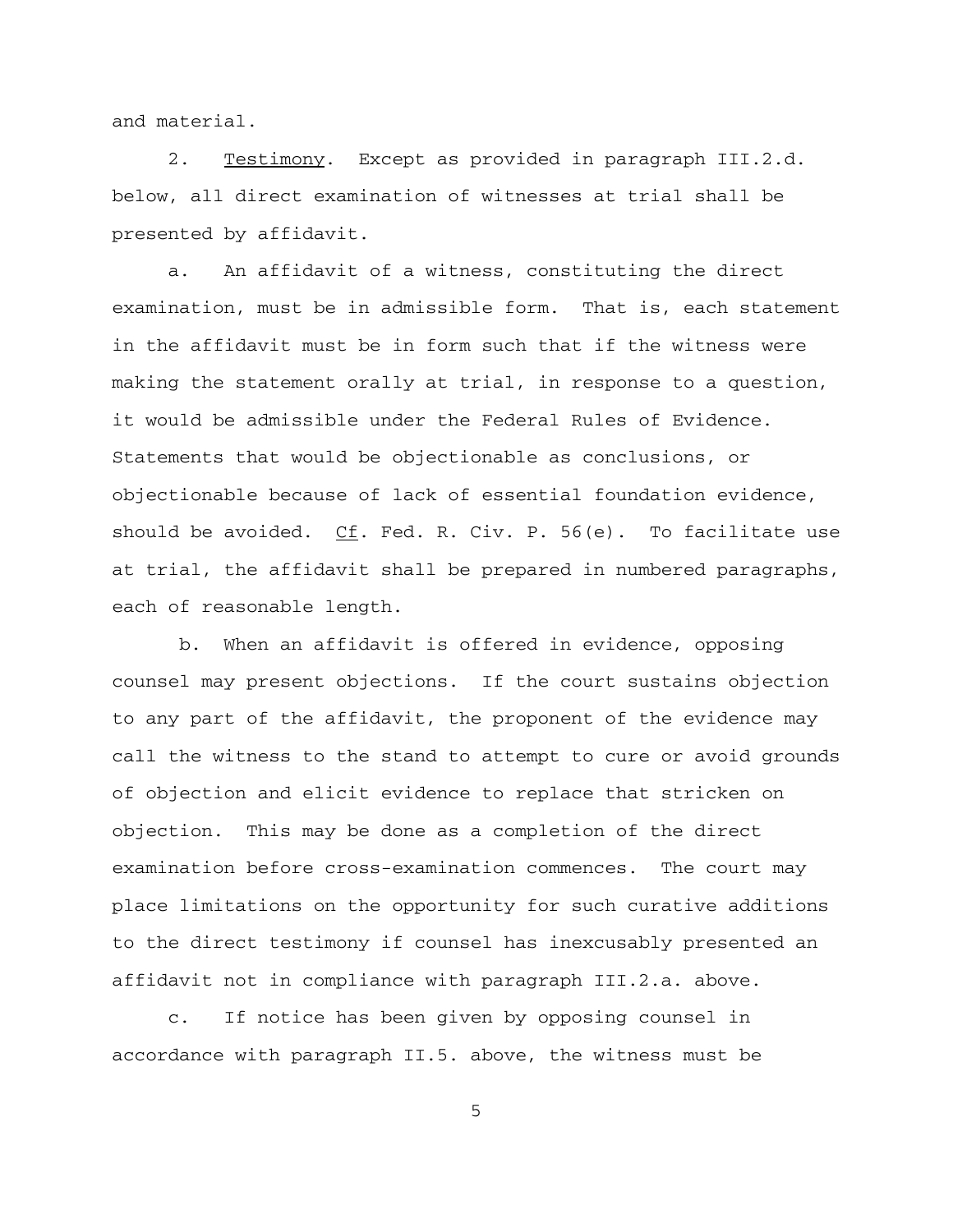present for cross-examination and redirect examination.

d. In the following circumstances a party may use a

deposition or call a witness for oral examination:

- (1) If notice is given in accordance with paragraph II.4.b. above, the deposition of a witness may be used whenever Fed. R. Civ. P. 32 authorizes its use.
- (2) An opposing party and anyone having authority to represent that party as officer, director, or managing agent--cf. Fed. R. Civ. P.  $32(a)(2)$ --may be called for oral examination at trial if notice has been given in accordance with paragraph II.4.a. above.
- (3) For good cause shown and upon motion filed on or before **12 noon, 2 WEEKS BEFORE TRIAL**, (or filed thereafter but with good cause shown for late filing), all or part of the direct examination of any witness may be by oral<br>examination at trial. The court may, even The court may, even if no motion is filed, call a witness for oral examination to aid the court's fact finding; if this is done, the parties will be heard as to whether one or more other witnesses should also be called to assure fair opportunity to develop claims and defenses.

3. Use of Depositions at Trial. Except for good cause shown, no deposition testimony shall be introduced in a case in chief other than those pages or portions as to which notice was given pursuant to II.4.b. above. This limitation shall not apply to the use of deposition testimony for impeachment or in crossexamination.

4. Stipulations. Stipulations may be read at any time except during the testimony of a witness.

5. Documents. At least one-half hour before commencement of trial each day, counsel shall furnish the court reporter with